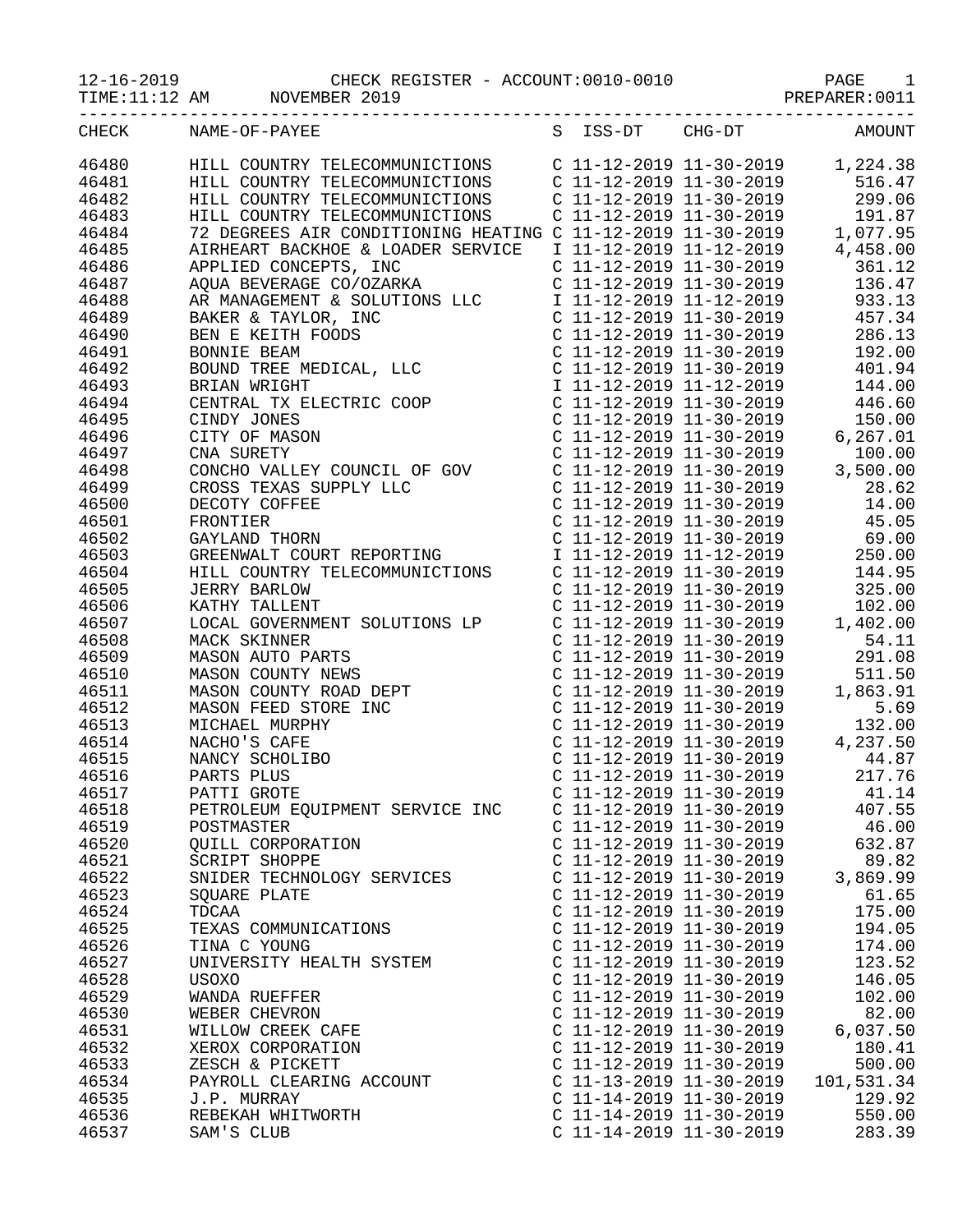TIME:11:12 AM MOVEMBER 2019 PREPARER:0011

|       | CHECK NAME-OF-PAYEE S ISS-DT CHG-DT AMOUNT                     |  |  |
|-------|----------------------------------------------------------------|--|--|
| 46538 |                                                                |  |  |
| 46539 |                                                                |  |  |
| 46540 |                                                                |  |  |
| 46541 |                                                                |  |  |
| 46542 |                                                                |  |  |
| 46543 |                                                                |  |  |
| 46544 |                                                                |  |  |
| 46545 |                                                                |  |  |
| 46546 |                                                                |  |  |
| 46547 |                                                                |  |  |
| 46548 |                                                                |  |  |
| 46549 |                                                                |  |  |
| 46550 |                                                                |  |  |
| 46551 |                                                                |  |  |
| 46552 |                                                                |  |  |
| 46553 |                                                                |  |  |
| 46554 |                                                                |  |  |
| 46555 |                                                                |  |  |
| 46556 |                                                                |  |  |
| 46557 |                                                                |  |  |
| 46558 |                                                                |  |  |
| 46559 |                                                                |  |  |
| 46560 |                                                                |  |  |
| 46561 |                                                                |  |  |
| 46562 |                                                                |  |  |
| 46563 |                                                                |  |  |
| 46564 |                                                                |  |  |
| 46565 |                                                                |  |  |
| 46566 |                                                                |  |  |
| 46567 |                                                                |  |  |
| 46568 |                                                                |  |  |
| 46569 |                                                                |  |  |
| 46570 |                                                                |  |  |
| 46571 |                                                                |  |  |
| 46572 |                                                                |  |  |
| 46573 |                                                                |  |  |
| 46574 |                                                                |  |  |
| 46575 |                                                                |  |  |
| 46576 | TX ASSOCIATION OF COUNTIES HEBP I 11-27-2019 11-27-2019 538.64 |  |  |
|       |                                                                |  |  |